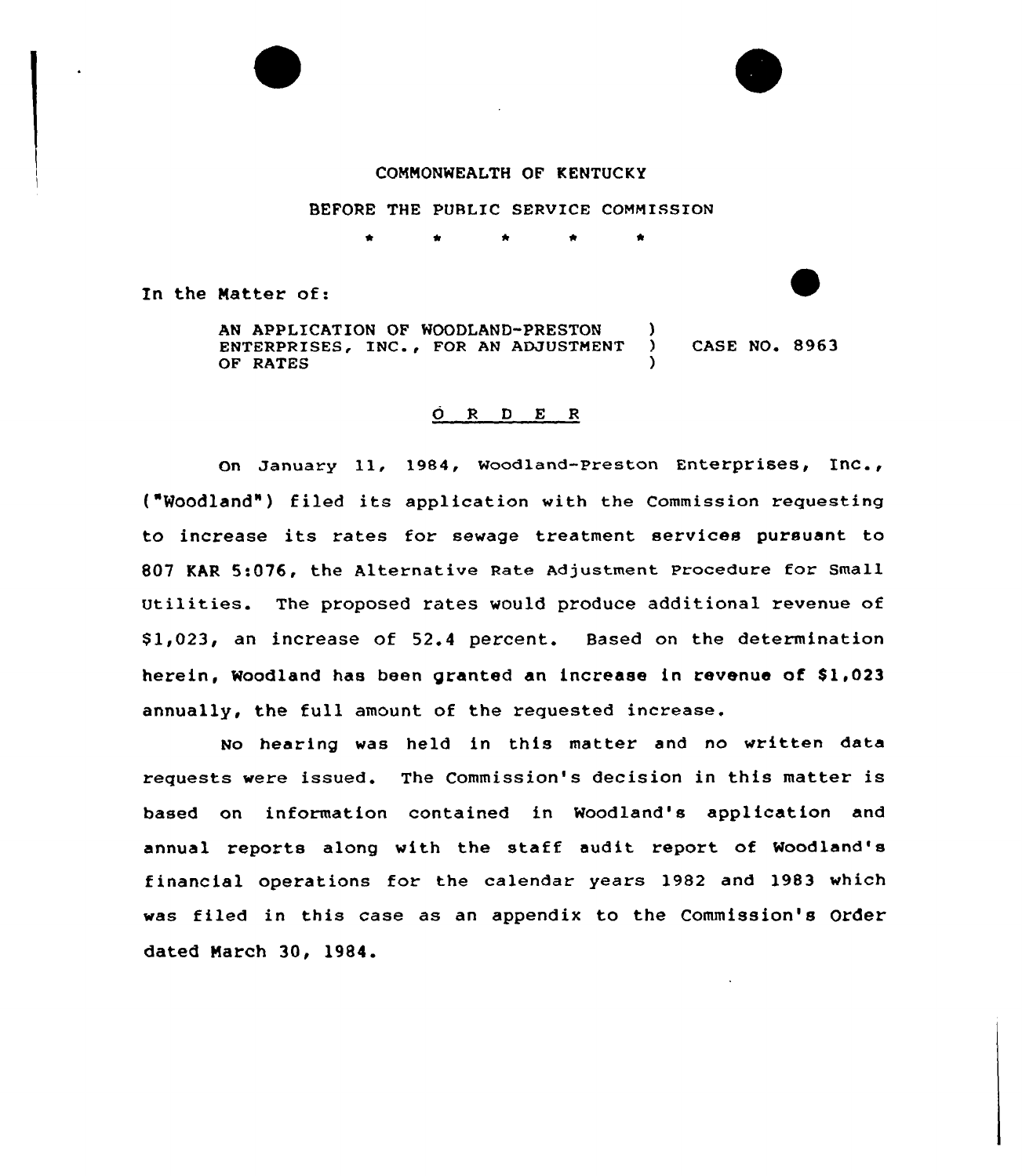# **COMMENTARY**

woodland is <sup>a</sup> privately-owned utility providing sewage treatment service to 31 residential customers in Johnson County, Kentucky. Woodland has maximum treatment capacity of 13,000 gallons per day and has been in operation since 1973.

#### TEST PERIOD

The Commission has adopted the 12-month period ending December 31, 1983, as the test period for determining the reasonableness of the proposed rate increase. In utilizing the historical test period, the Commission has given full consideration to appropriate known and measurable changes.

#### REVENUES AND EXPENSES

Woodland did not propose any adjustments to its test period revenues and expenses; however, the Commission has made several typical rate-making adjustments to Woodland's test-period operating statement to reflect actual and anticipated operating conditions.

# Operating Revenues

Woodland's 1983 operating statement reflected operating revenue of  $$2,164$ . The audit report shows this to be an overstatement which improperly includes funds transferred from Woodland's savings account to checking account as revenue. The audit report also shows this amount to improperly reflect a \$500 loan to woodland from its president, Mr. E. Jay preston, as operating revenue.

 $-2-$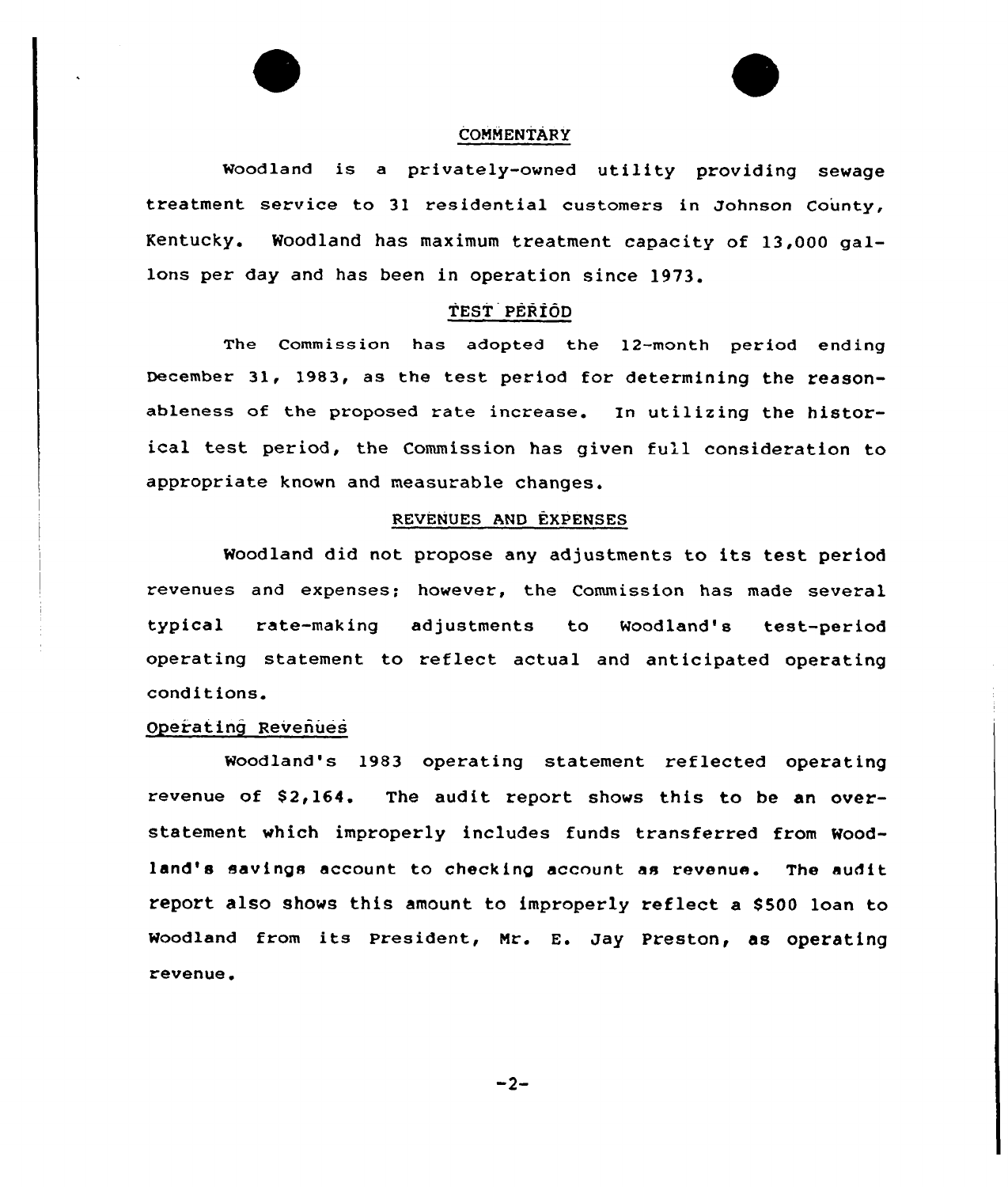Additional correspondence will be necessary to reconcile and correct the amounts reported in the annual report; however, the Commission has determined from the audit report that Woodland's actual test-year sewage service revenues were \$1,588. This amount has been increased by \$365 to \$1,953 in order to normalize test period revenue to reflect the rate increase Woodland was granted in April 1983. The adjustment reflects the current rate of \$5.25 per month for 31 customers which is the number of customers connected to Woodland's sewage treatment system at the end of the test year.

#### Maintenance Expense

During the test year Woodland incurred \$640 in expense for the cost of rebuilding a pump motor. The Commission is of the opinion that this is an unusual, extraordinary expense which cannot be reasonably expected to recur on an annual basis and, therefore, should be amortized for rate-making purposes. Based on the expectation that the work performed should extend the life of the motor, the Commission is of the opinion that a 5-year amortization period is reasonable and proper for rate-making purposes. Therefore, an adjustment has been made to eliminate the test year expense of \$640 for rate-making purposes and add back one-fifth of that amount, or \$128, which results in a net decrease in Woodland's test-period maintenance expense of \$512.

# Depreciation Expense

During the test year woodland reported annual depreciation expense of \$618. In Woodland's previous rate case, Case No. 8651, the Commission found that the total cost of Woodland's original

 $-3-$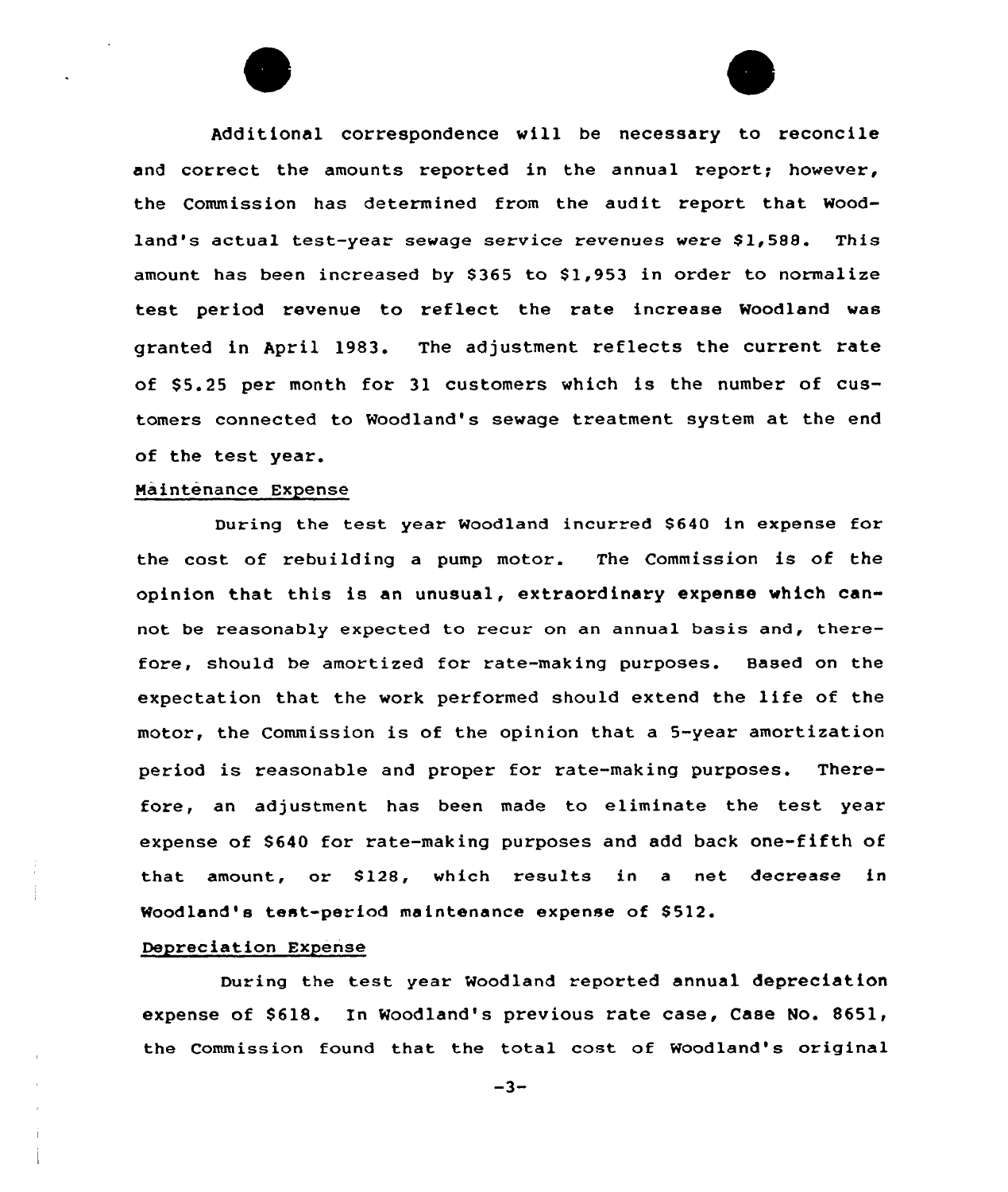

utility plant had been recovered through the sale of subdivision lots in its service area. Therefore, the full amount of Woodland's annual depreciation expense has been disallowed for rate-making purposes.

The staff audit report shows that Woodland purchased a new pump motor in March 1982 at a cost of \$872 and recorded the expenditure as an operating expense. In accordance with the findings of that report the Commission vill require that Woodland capitalize the cost of the motor as an addition to plant in service and depreciate the asset over its estimated useful life which the Commission finds to be <sup>5</sup> years. Therefore, an adjustment has been made to increase Woodland's depreciation expense by S174 to reflect the annual depreciation on the nev pump motor.

## Extraordinary Maintenance Expense

In Case Mo. 8651 the Commission found that Woodland incurred 8608 in extraordinary maintenance expense for which an adjustment vas made to amortize and recover this amount over <sup>2</sup> years for rate-making purposes. Inasmuch as only <sup>1</sup> year of the 2-year amortization period has passed, it is proper to continue to reflect the annual amortization expense of S304 as an operating expense for rate-making purposes. Therefore, the Commission has made an adjustment to increase Woodland's operating expenses by that amount.

### Interest Expense

As indicated in a previous section of this Order, Woodland's President, Mr. E. Jay Preston, made a loan of \$500 to the utility during the test year. The loan was required due to the

 $-4-$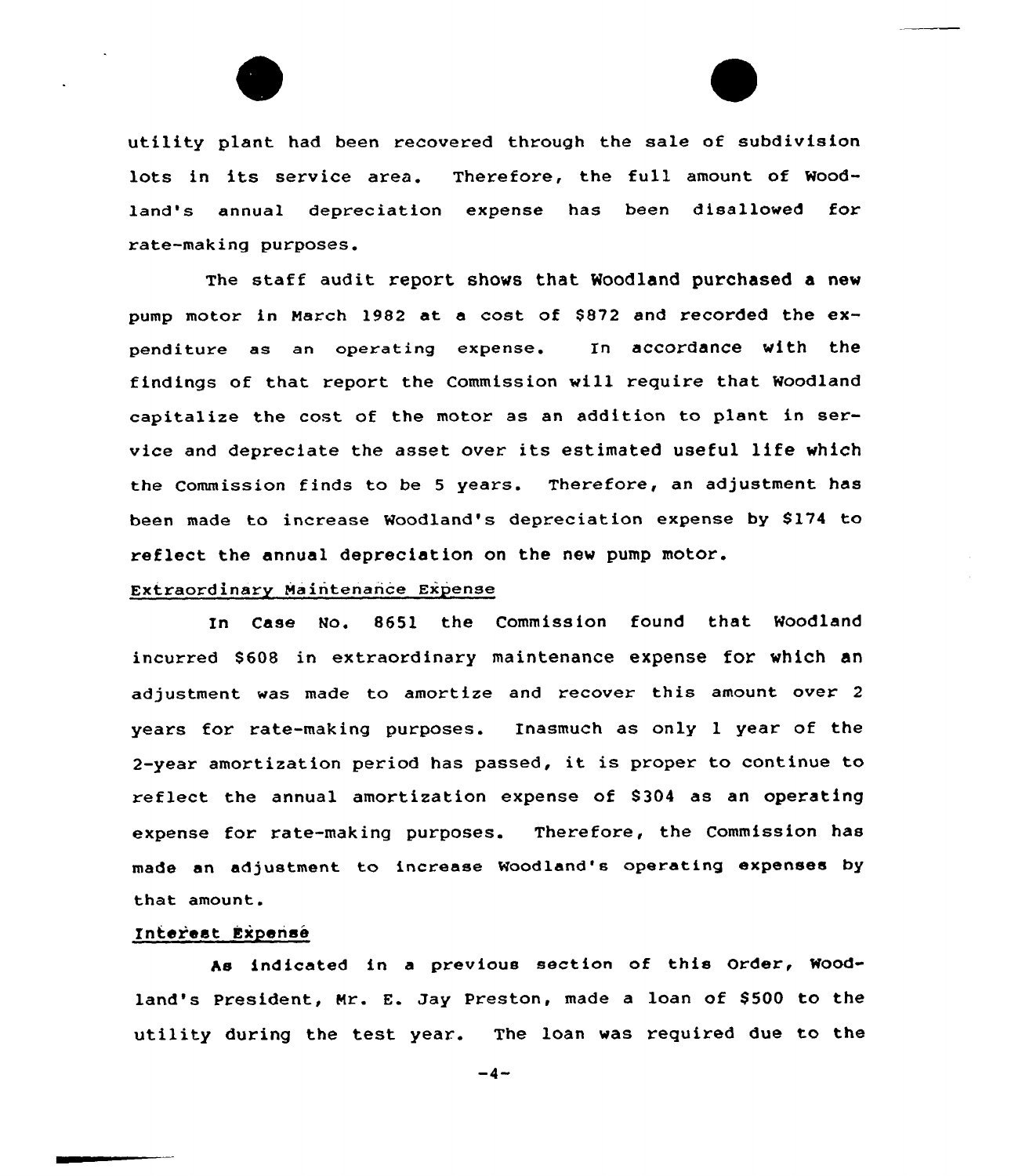extraordinary maintenance expense incurred for rebuilding the pump motor and to allow Woodland to continue to operate and meet its day-to-day financial obligations. In view of the nature of the loan and being cognizant of the fact that Woodland had recently made an attempt to improve its financial condition through <sup>a</sup> request for a rate increase, the Commission is of the opinion that the interest cost associated with the. loan is a proper expense for rate-making purposes. Taking notice of the interest costs used under similar arrangements by other utilities, the Commission finds 10 percent to be a reasonable rate of interest to be used in  $\cdot$ calculating interest expense for rate-making purposes. Therefore, an adjustment has been made to increase Woodland's interest expense by \$50.

The Commission finds that Woodland's adjusted test period operations are as follows:

|                                      | Actual<br>Test Period                 | Adjustments            | Adjusted<br>Test Period |
|--------------------------------------|---------------------------------------|------------------------|-------------------------|
| Operating Revenues                   | \$1,588                               | 365<br>s               | \$1,953                 |
| Operating Expenses                   | 3,032                                 | $652$                  | 2,380                   |
| Operating Income<br>Other Income and | 5(1, 444)                             | \$1,017                | 5 14275                 |
| (Deductions) - Net<br>Net Income     | 6<br><b>S<i,4385< b=""></i,4385<></b> | 50 <sub>2</sub><br>967 | $<$ 44><br>हा दबनाउ     |

### REVENUE REQUIREMENTS

The Commission is of the opinion that the operating ratio is a fair, just and reasonable method for determining revenue requirements in this case. The Commission finds that an operating ratio of 88 percent will allov Woodland to pay its operating expense, service its debt and provide a reasonable return to its

 $-5-$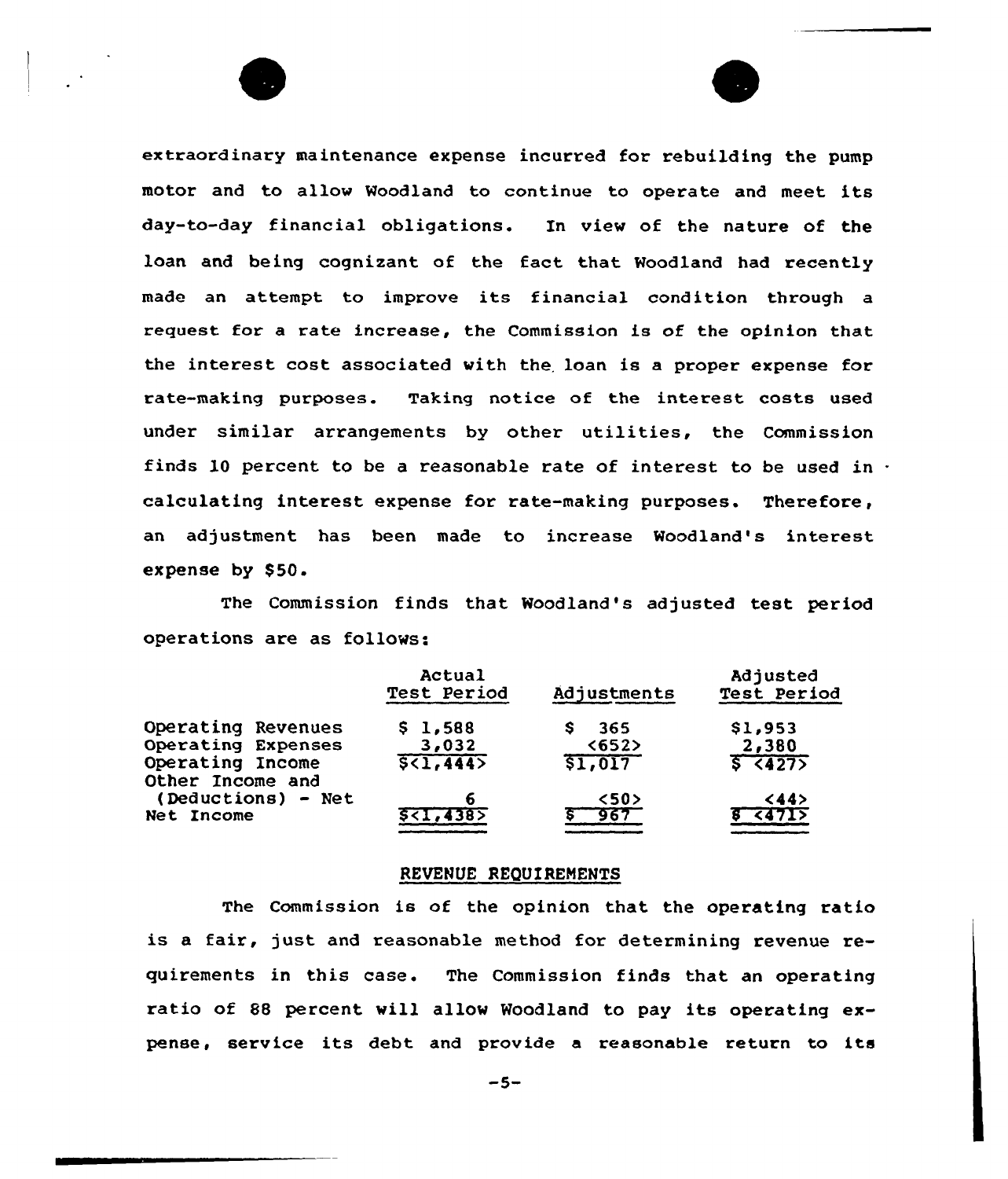



owners. The use of this ratio results in Woodland requiring additional revenue of Sl,023 which includes a provision for income taxes. The Commission, therefore, finds Woodland's requested increase to be reasonable and has granted the entire amount requested.

# SUMMARY

The Commission, after consideration of the evidence of record and being advised, is of the opinion and finds that:

l. The rate proposed by Woodland and contained in Appendix <sup>A</sup> is the fair, just and reasonable rate to be charged by Woodland and will produce annual operating revenue of 82,976.

IT IS THEREFORE ORDERED that the rate proposed by Woodland and contained in Appendix <sup>A</sup> be and it hereby is approved for sewage treatment service rendered by Woodland on and after the date of this Order.

IT IS FURTHER ORDERED that within 30 days of the date of this Order Woodland shall file its revised tariff sheets setting forth the rate approved herein.

Done at Frankfort, Kentucky, this 27th day of April, 1984.

PUBLIC SERVICE COMMISSION Chairman ( amgan Commissi

ATTEST:

Acting Secretary